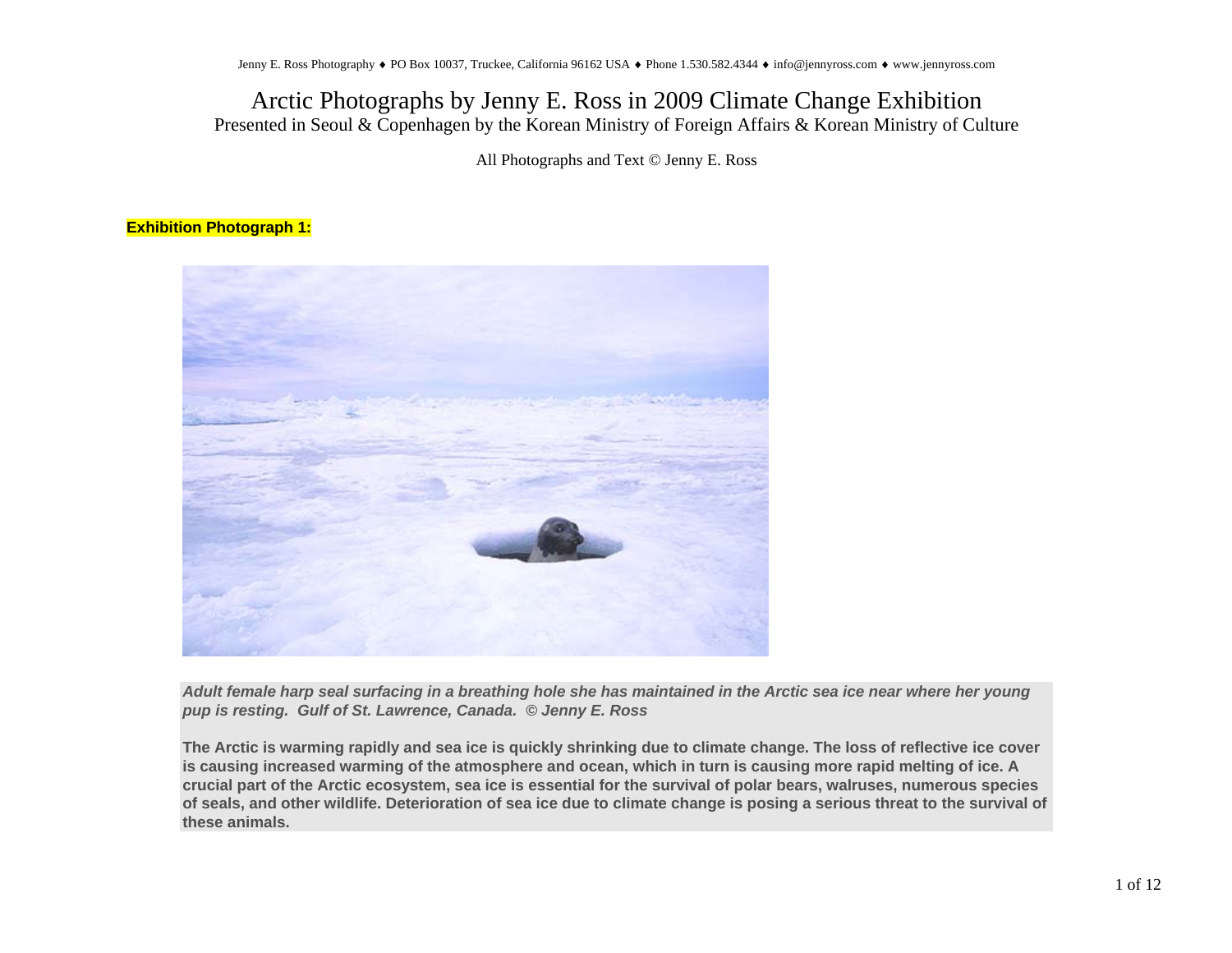All Photographs and Text © Jenny E. Ross

#### **Exhibition Photograph 2:**



*Polar bear swimming in the Arctic Ocean. Svalbard, Norway. © Jenny E. Ross*

**Polar bears are completely dependent on their Arctic sea ice habitat for survival. They must have sea ice for hunting seals, feeding, traveling, finding mates and breeding. Although polar bears are strong swimmers, they cannot catch seals in the open water and they cannot swim indefinitely, especially in rough seas. As Arctic sea ice shrinks due to climate change, polar bears must swim farther to find food and to reach maternity denning areas. Some polar bears have drowned as a result.**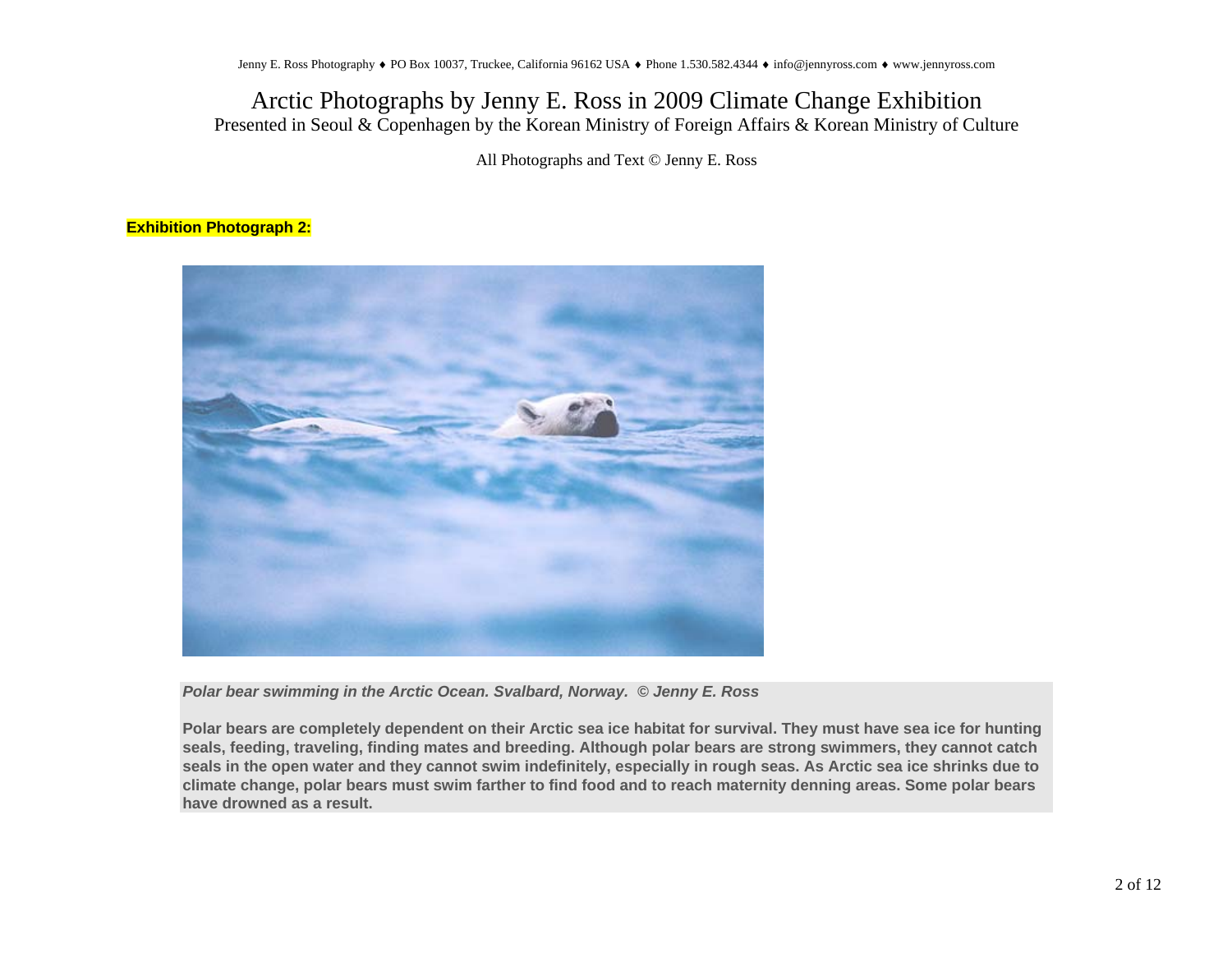All Photographs and Text © Jenny E. Ross

#### **Exhibition Photograph 3:**

*Young twin polar bear cubs inside a snow den near Hudson Bay, Canada. © Jenny E. Ross*

**Climate change poses a dire threat to the survival of polar bears. Due to warming temperatures and the melting of Arctic sea ice, in many areas polar bears must now endure long periods of food deprivation. The resulting deterioration in body condition of adult female bears is an especially grim effect because without sufficient body fat they are unable to support pregnancy or raise cubs. As a consequence, in many locations fewer cubs are being born, and fewer young bears are surviving.** 

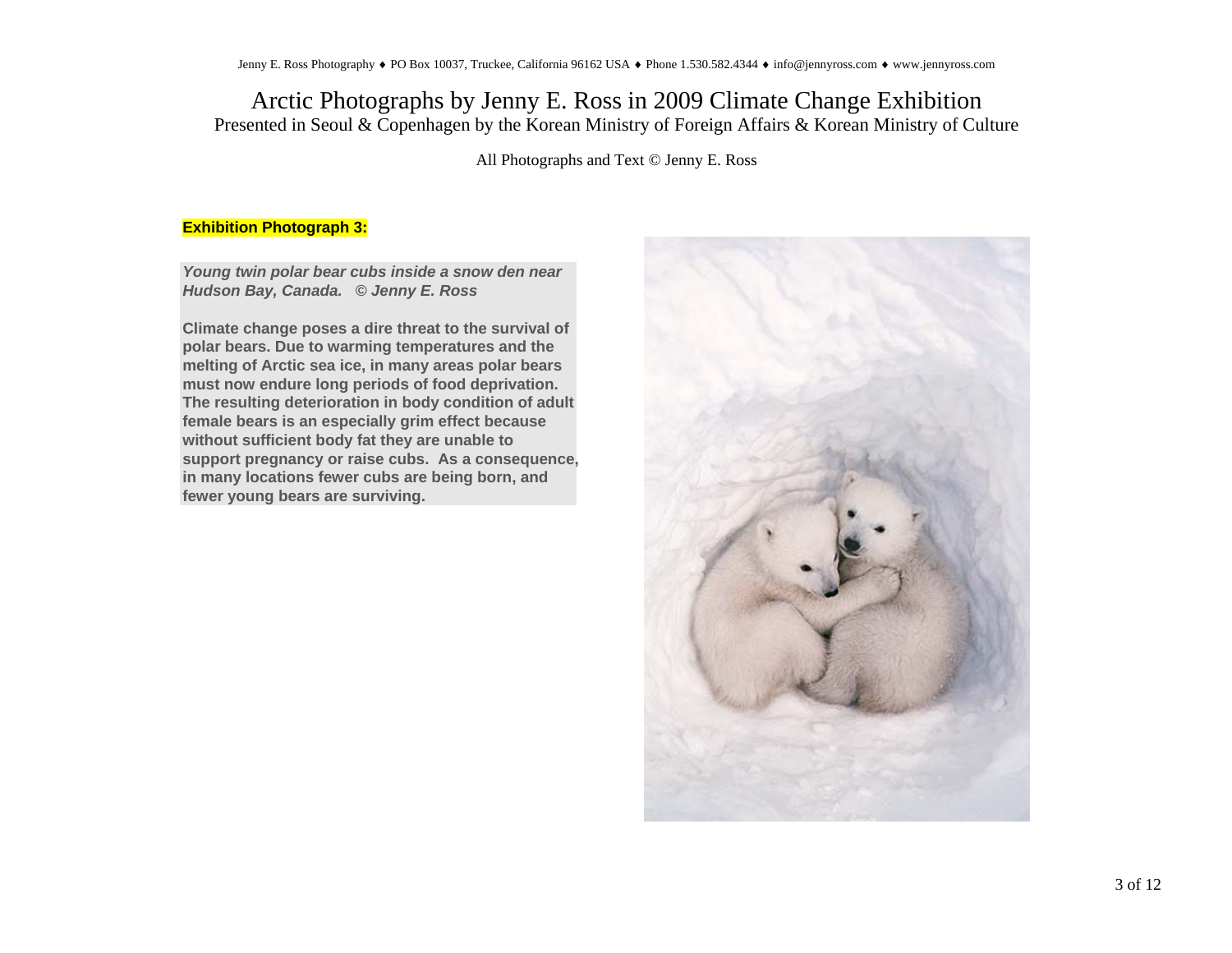All Photographs and Text © Jenny E. Ross

#### **Exhibition Photograph 4:**



*Outlet of the Eqip Sermia glacier, Greenland. © Jenny E. Ross*

**Scientific study of glaciers has yielded important information about the effects of climate change. Glaciers are large perennial masses of land-based ice that form and are sustained where the rate at which snow and ice accumulate exceeds the rate at which snow and ice melt. Due to climate change, glaciers worldwide are receding. As the result of atmospheric warming, glacier ice is being lost from melting and calving more quickly than new ice is forming to replace it, and this imbalance is causing the glaciers to shrink.**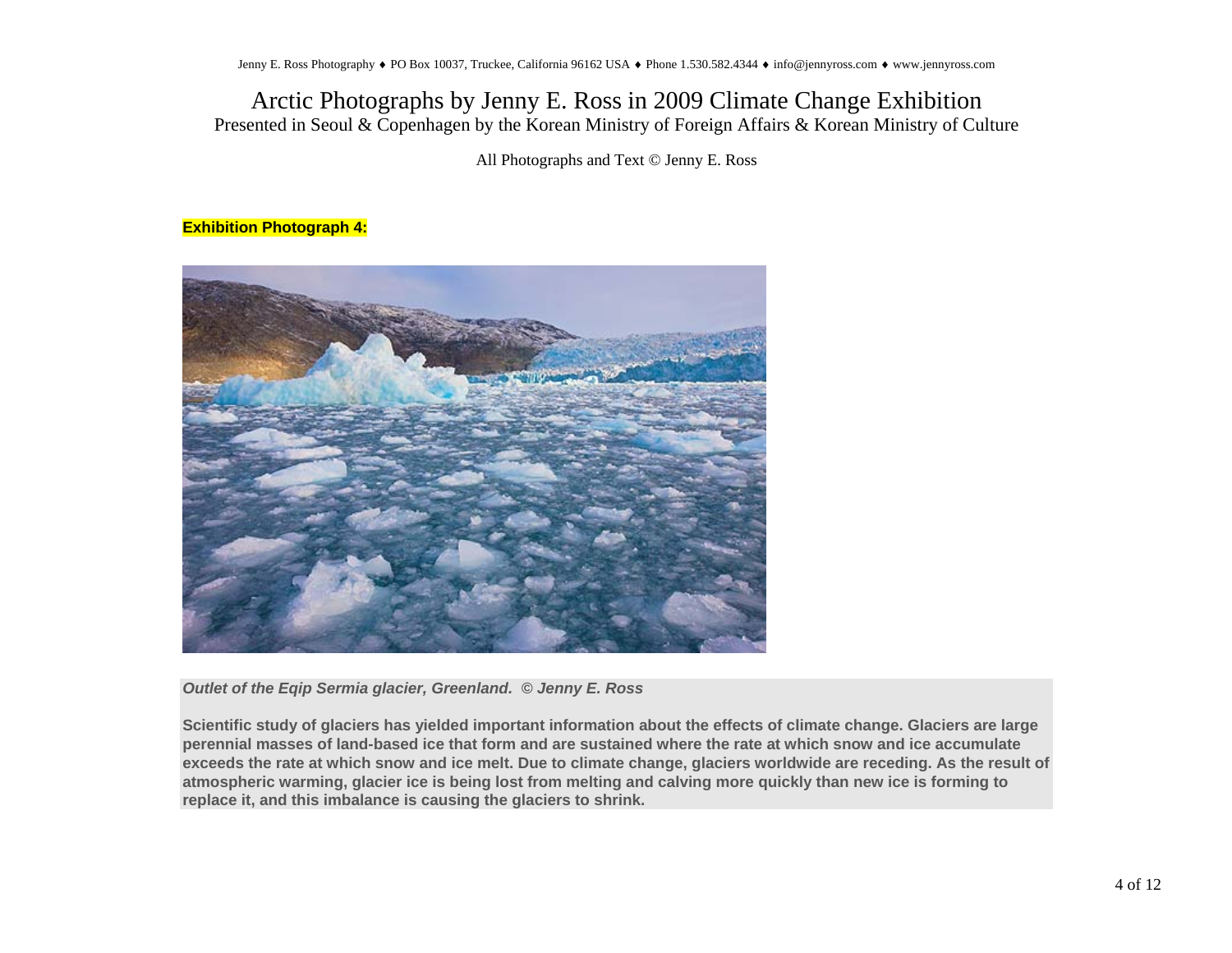All Photographs and Text © Jenny E. Ross

### **Exhibition Photograph 5:**



*Full moon rising at sunset behind a section of the Greenland ice sheet that has receded. Scars in the rock reveal where a glacier previously scoured a trough from the ice sheet to the sea. © Jenny E. Ross*

**Ancient inland ice covers more than 80% of Greenland's surface. This vast ice sheet contains about 2.85 million cubic kilometers of frozen freshwater, and is the largest body of ice outside Antarctica. The Greenland ice sheet is melting rapidly due to climate change, and its meltwater is flowing into the ocean. If the entire Greenland ice sheet were to melt, global sea level would rise by 7.2 meters (23.6 feet), coastal cities throughout the world would be inundated, and some entire countries would be completely submerged.**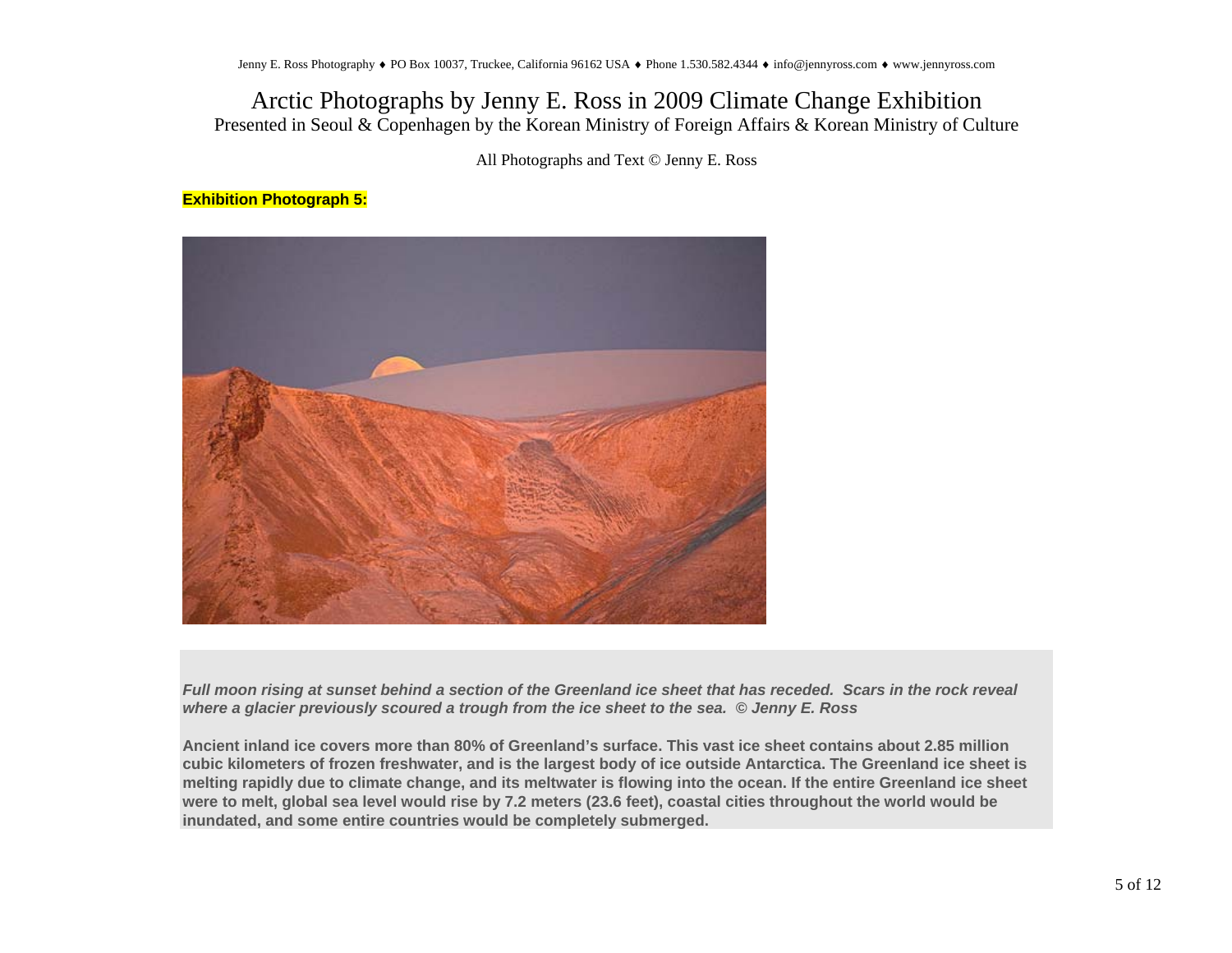All Photographs and Text © Jenny E. Ross

#### **Exhibition Photograph 6:**



*Icebergs from the Jakobshavn Isbrae glacier, at the Iceberg Bank (Isfjeldbanken), Ilulissat Icefjord, Greenland. © Jenny E. Ross*

**Greenland's outlet glaciers are conduits that move ice directly from land into the ocean, where the ice then disintegrates and melts. One of the fastest moving glaciers in the world is the immense Jakobshavn Isbrae (Sermeq Kujalleq), which flows from the Greenland ice sheet into the Ilulissat Icefjord and produces about 10% of all icebergs in Greenland. Due to climate change, the Jakobshavn glacier has doubled its speed in recent years and has receded dramatically.**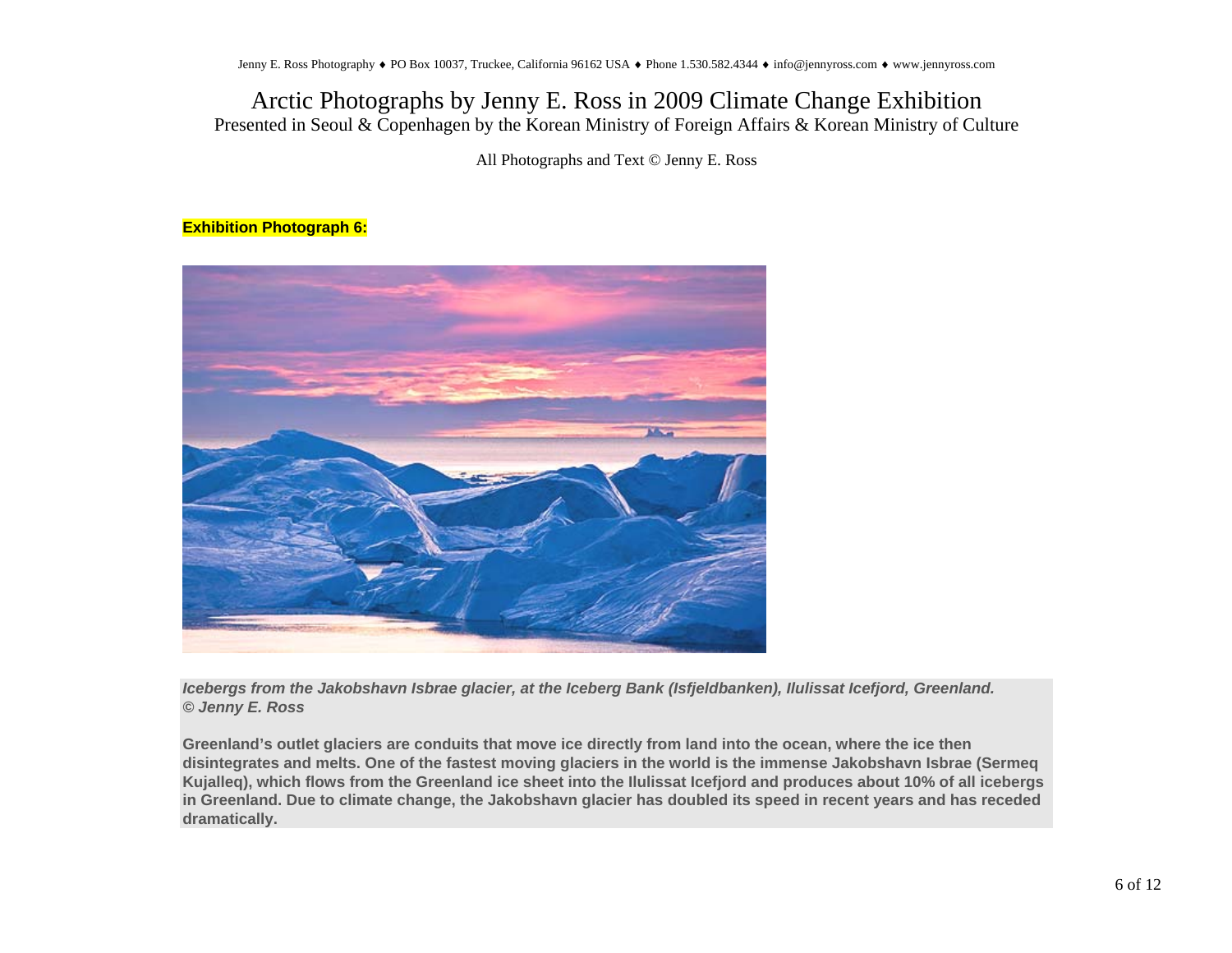All Photographs and Text © Jenny E. Ross

### **Exhibition Photograph 7:**



*A disintegrating iceberg containing blocks of intensely blue glacial ice within layers of compressed snow, near the Kangilerngata Sermia glacier, Greenland. © Jenny E. Ross*

**The Greenland ice sheet consists of layer upon layer of compressed snow and ice, along with small trapped air bubbles, that collectively constitute a significant natural record of past climates. By studying the composition of ice cores extracted from the Greenland ice sheet, scientists have obtained crucial data about Earth's climate history. The ancient ice of Greenland has yielded information concerning a wide variety of issues including past temperatures, precipitation, chemical composition of the atmosphere, solar variability, desertification, and volcanic eruptions.**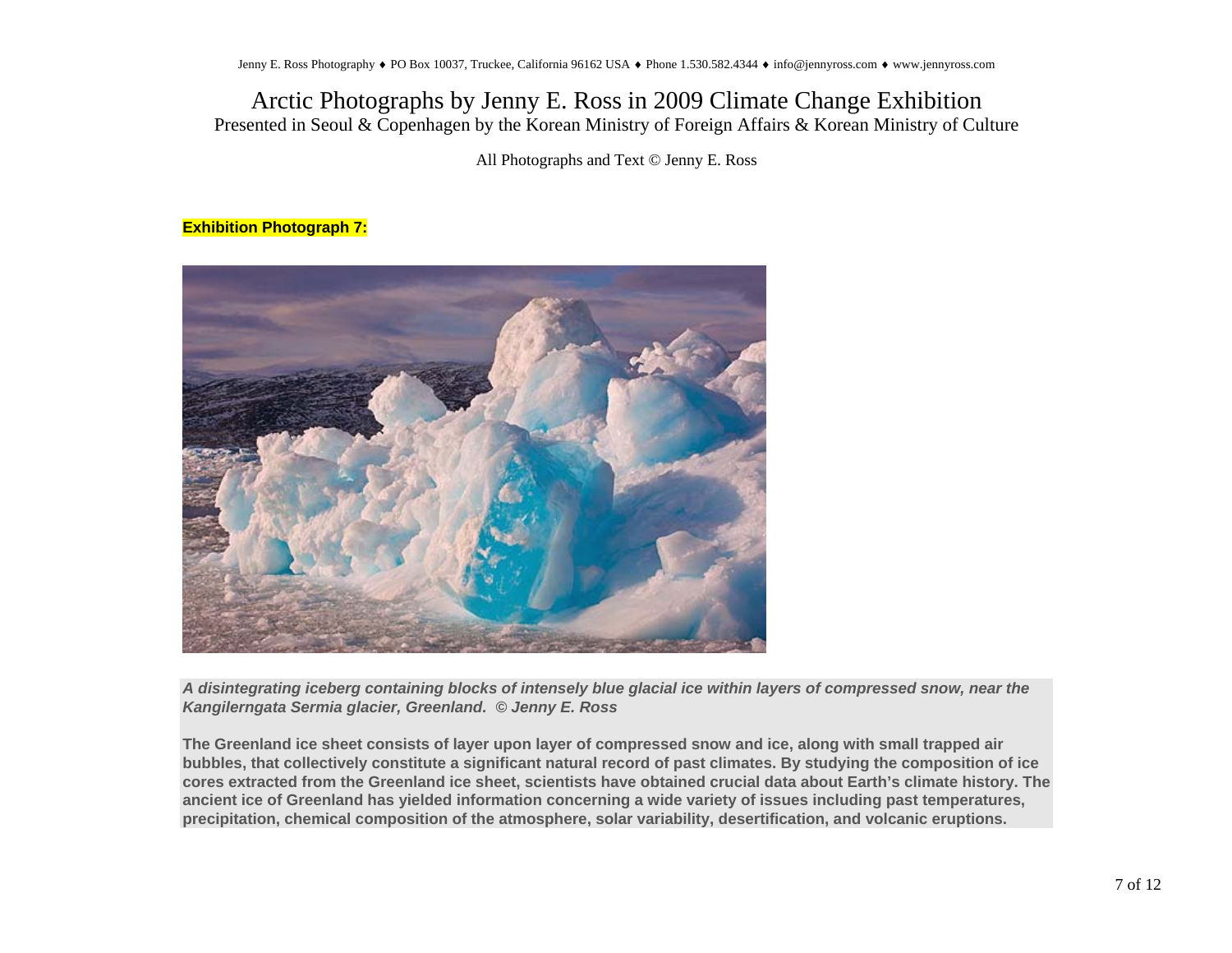All Photographs and Text © Jenny E. Ross

### **Exhibition Photograph 8:**



*An immense iceberg floats away from the Eqip Sermia glacier in Greenland. It will eventually melt and release a large amount of freshwater in the Atlantic Ocean. © Jenny E. Ross*

**The global ocean circulatory pattern, known as thermohaline circulation or the Great Ocean Conveyor, plays an essential role in the world's climate both globally and regionally. Thermohaline circulation is driven by gradients in water temperature and water salinity. Melting of the Greenland ice sheet is transferring huge quantities of cold freshwater from land into the Atlantic Ocean. There is concern that this large influx of meltwater might ultimately affect the global ocean circulation pattern and cause further changes in climate.**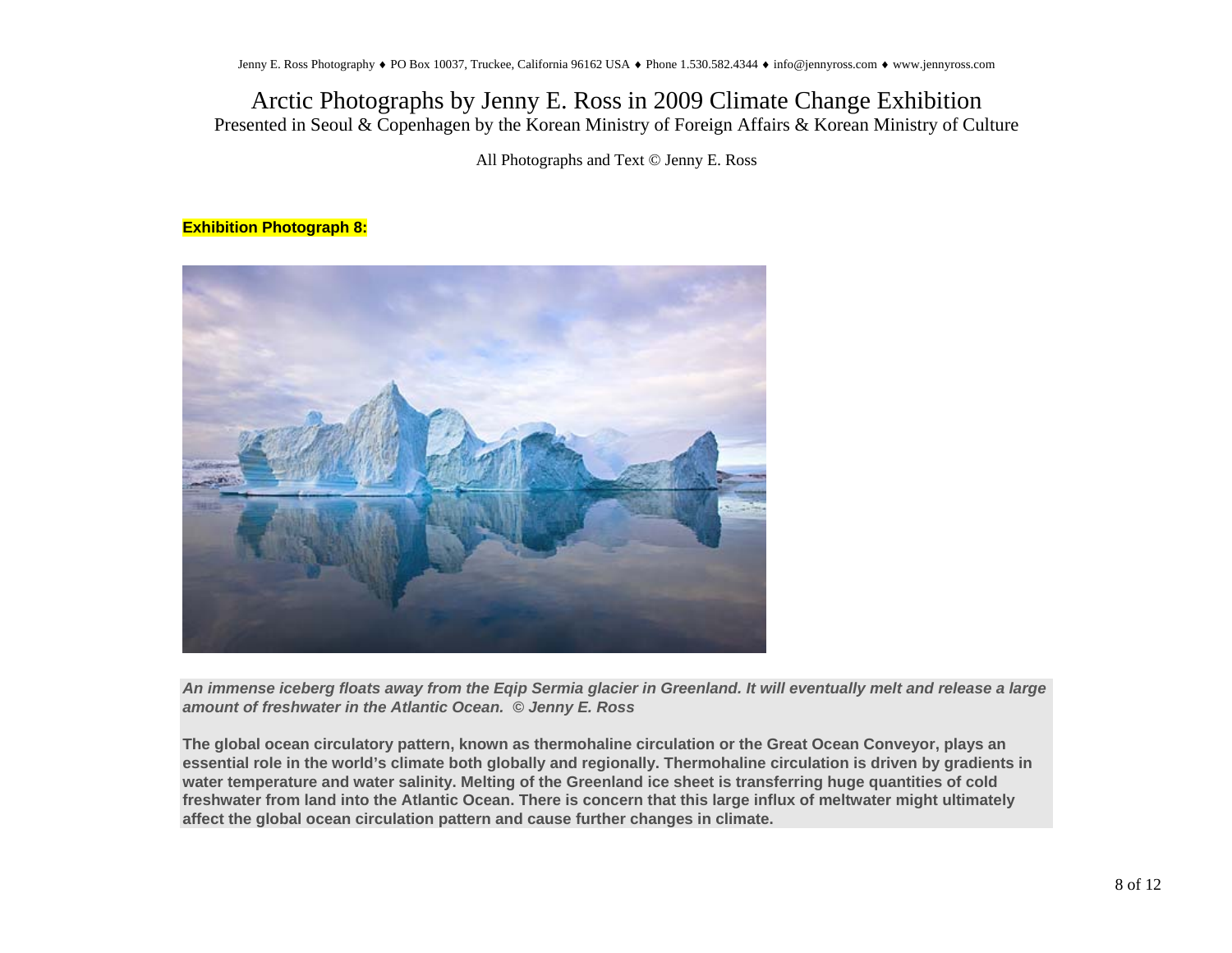All Photographs and Text © Jenny E. Ross

### **Exhibition Photograph 9:**



*An Inuit sledge used for hunting with dogs on the Arctic sea ice. Siorapaluk, Northwest Greenland. © Jenny E. Ross*

**For thousands of years the Inuit people have hunted marine mammals on the Arctic sea ice using dogsleds. Their ability to hunt in that manner is now being affected by climate change. Due to warming temperatures, the sea ice is freezing later in the fall and breaking up earlier in the spring, and it is thinner during the winter. Hunting by dogsled is possible for a much shorter period of time now than in the past, and it is much more dangerous due to unreliable ice conditions.**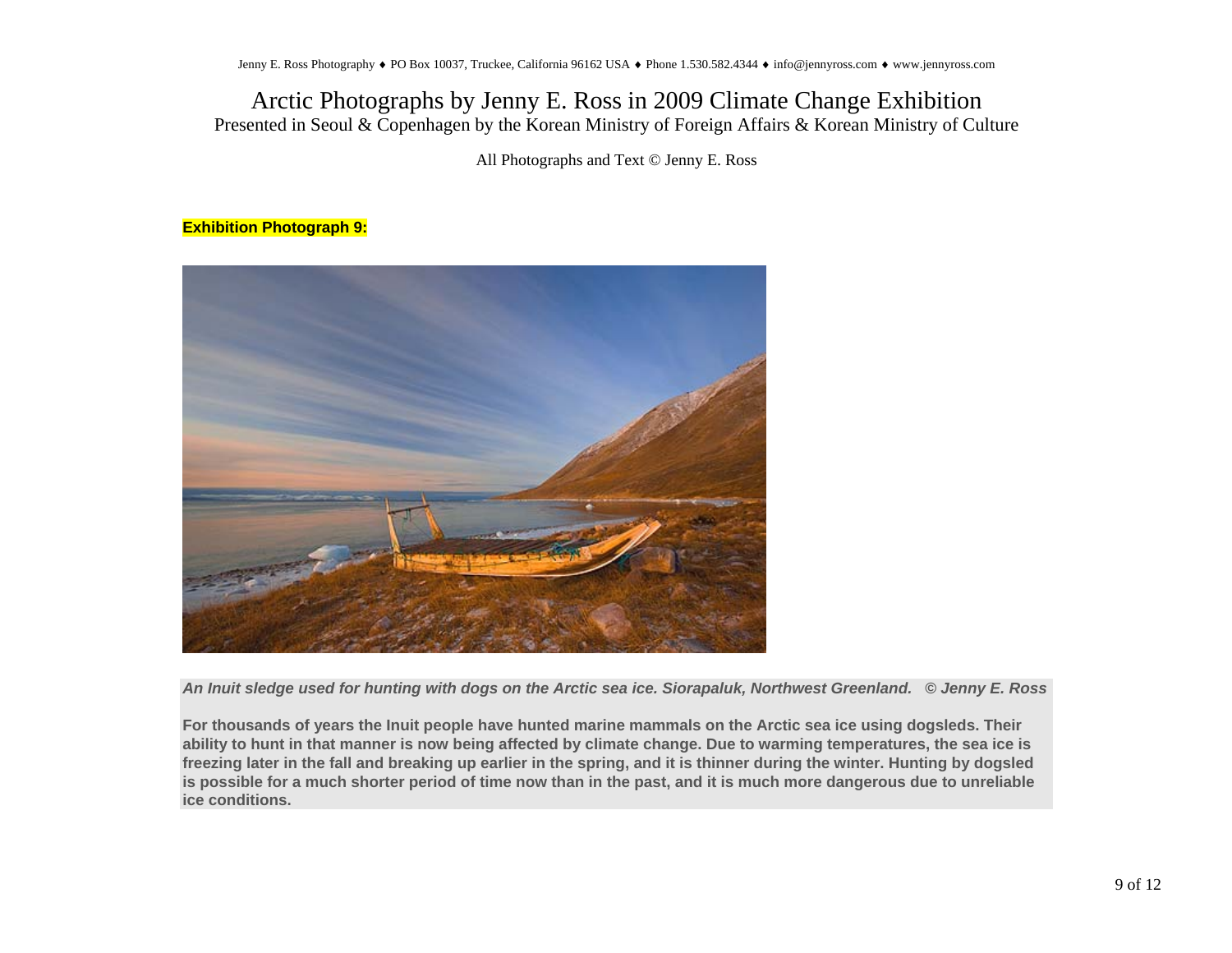All Photographs and Text © Jenny E. Ross

#### **Exhibition Photograph 10:**



*An Atlantic walrus, killed by indigenous subsistence hunters, being towed by boat in Northwest Greenland. © Jenny E. Ross*

**Subsistence hunting of Arctic seals, walruses, and polar bears is an integral part of the Inuit cultural heritage. But climate change is now posing a threat to many of the animals that the Inuit hunt. As ice-dependent species decline due to warming temperatures and loss of sea ice, past levels of harvest may no longer be sustainable. Limitations on hunting of certain species have been implemented in some regions and are being considered for other areas. Hunting restrictions are often controversial, and are subject to particularly contentious debate when they apply to the harvest of marine mammals by indigenous people who still utilize such animals for food.**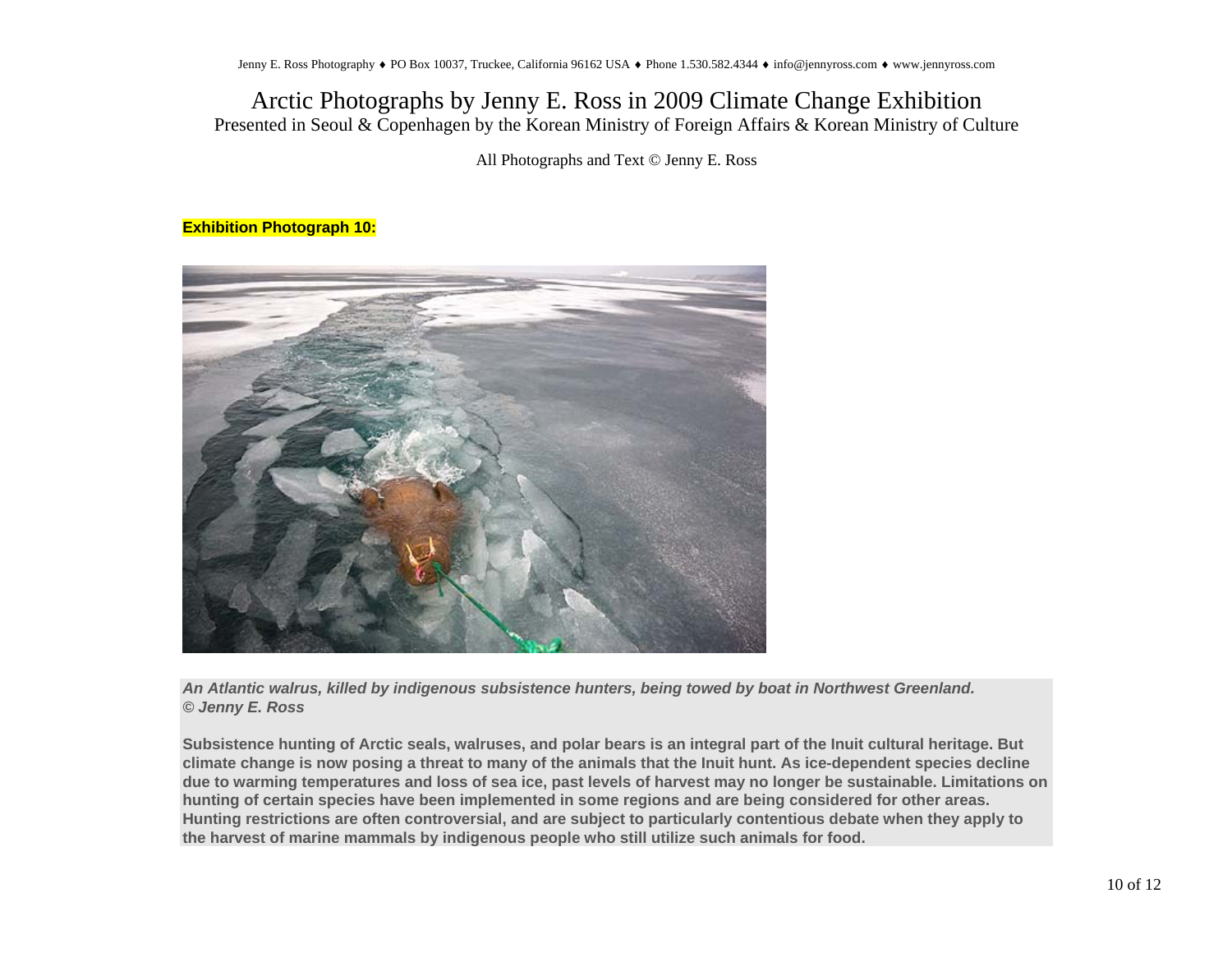All Photographs and Text © Jenny E. Ross

#### **Exhibition Photograph 11:**



*Unused sledges, marine mammal meat stored on an elevated platform, and a sled dog without any work to do. Siorapaluk, Northwest Greenland. © Jenny E. Ross*

**Greenland sled dogs are directly descended from the dogs brought to Greenland thousands of years ago by the first Inuit hunters to reach the region. These dogs are not pets; rather, they are working animals used by indigenous people for hunting of marine mammals on sea ice. As the result of climate change and the deterioration of Arctic sea ice, there is less work for sled dogs and less meat available to feed them. Many of the dogs are being euthanized because their owners cannot afford to keep them.**